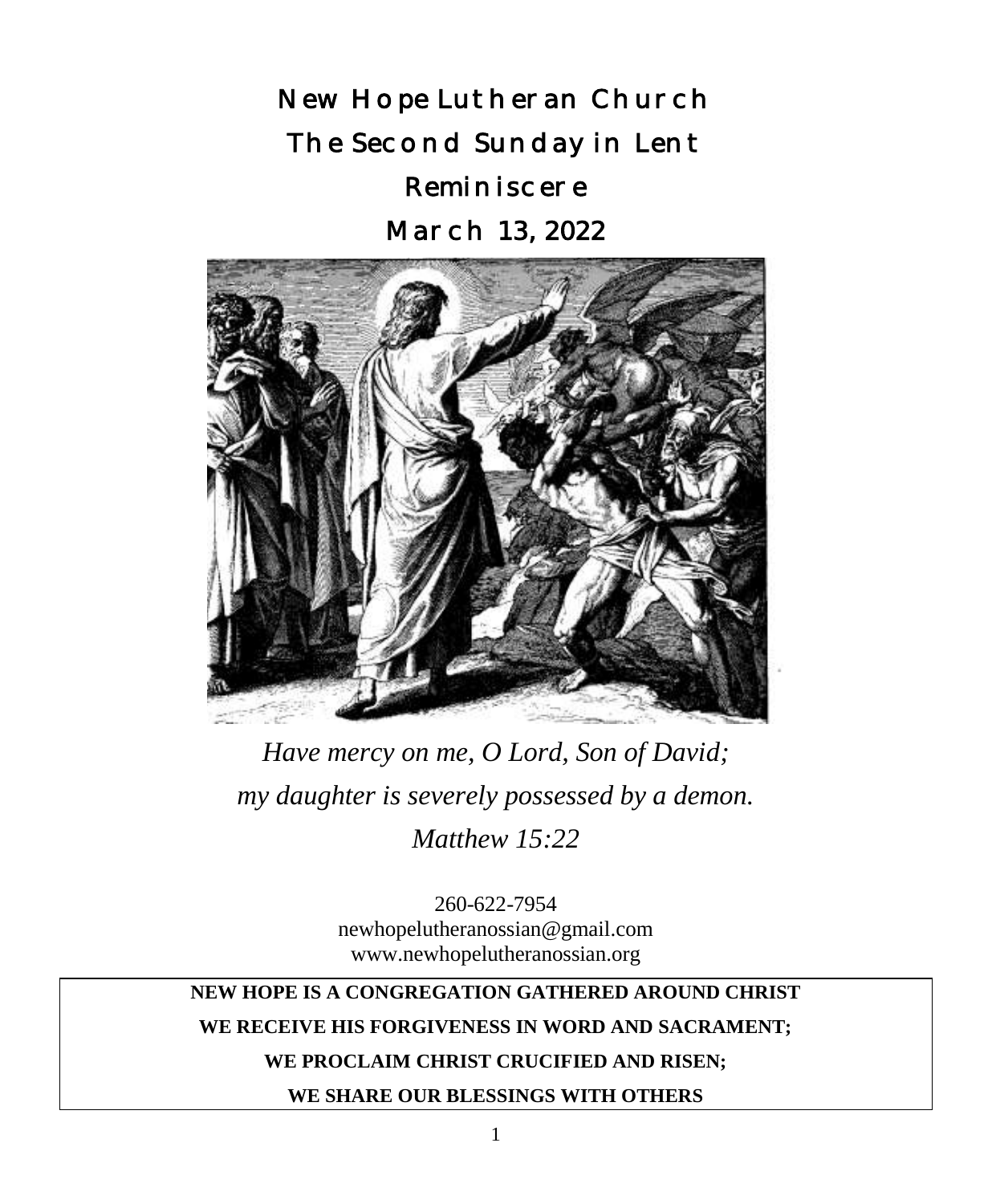# Wel come!

*We're glad you've joined us as we gather to receive God's gifts of forgiveness, life, and salvation. To prepare for the Divine Service, you are encouraged to pray the prayers inside the front cover of your hymnal. As you prepare for communion, please read the statement on page 8.*

# Confession and Absolution

*Stand*

# **Hymn of Invocation: 773 Hear Us, Father, When We Pray**

## **Reception of Members by Transfer or Profession of Faith**

*The sign of the cross may be made by all in remembrance of their Baptism.*

- **P** In the name of the Father and of the  $\pm$  Son and of the Holy Spirit.
- C **Amen.**
- $[P]$  If we say we have no sin, we deceive ourselves, and the truth is not in us.
- C **But if we confess our sins, God, who is faithful and just, will forgive our sins and cleanse us from all unrighteousness.**

*Silence for reflection on God's Word and for self-examination.*

- $\left[ \mathbf{P} \right]$  Let us then confess our sins to God our Father.
- C **Most merciful God, we confess that we are by nature sinful and unclean. We have sinned against You in thought, word, and deed, by what we have done and by what we have left undone. We have not loved You with our whole heart; we have not loved our neighbors as ourselves. We justly deserve Your present and eternal punishment. For the sake of Your Son, Jesus Christ, have mercy on us. Forgive us, renew us, and lead us, so that we may delight in Your will and walk in Your ways to the glory of Your holy name. Amen.**
- $\mathbf{P}$  Almighty God in His mercy has given His Son to die for you and for His sake forgives you all your sins. As a called and ordained servant of Christ, and by His authority, I therefore forgive you all your sins in the name of the Father and of the  $\pm$  Son and of the Holy Spirit.
- C **Amen.**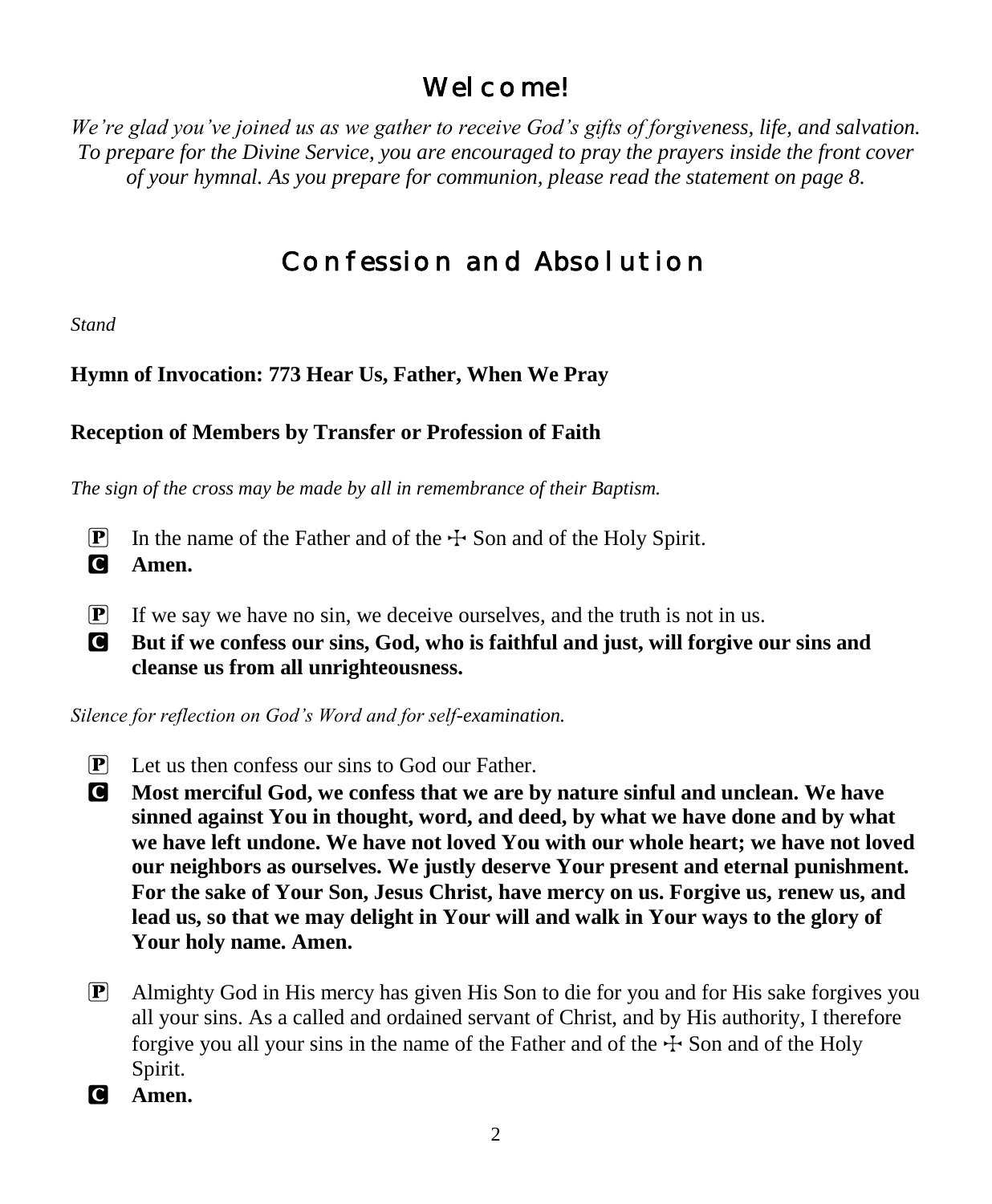# Service of the Word

**Introit** *(Congregation sings text in bold.) Psalm 25:1–2a, 7–8, 11; antiphon: vv. 6, 2b, 22*



Remember your mercy, O LORD, and your | steadfast love,\* for they have been | from of old. **Let not my enemies exult | over me.\* Redeem Israel, O God, out of all his | troubles.** To you, O LORD, I lift | up my soul.\* O my God, in you I trust; let me not be | put to shame. **Remember not the sins of my youth or my trans- | gressions;\* according to your steadfast love remember me, for the sake of your goodness, | O LORD!** Good and upright | is the LORD;<sup>\*</sup> therefore he instructs sinners | in the way. **For your name's sake, | O LORD,\* pardon my guilt, for | it is great. Glory be to the Father and | to the Son**\* **and to the Holy | Spirit; as it was in the be- | ginning,**\* **is now, and will be forever. | Amen.** Remember your mercy, O LORD, and your | steadfast love,\* for they have been | from of old. Let not my enemies exult | over me.\* Redeem Israel, O God, out of all his | troubles.

**Kyrie** *LSB 152*

A In peace let us pray to the Lord.



For the peace from above and for our salvation let us pray to the Lord.

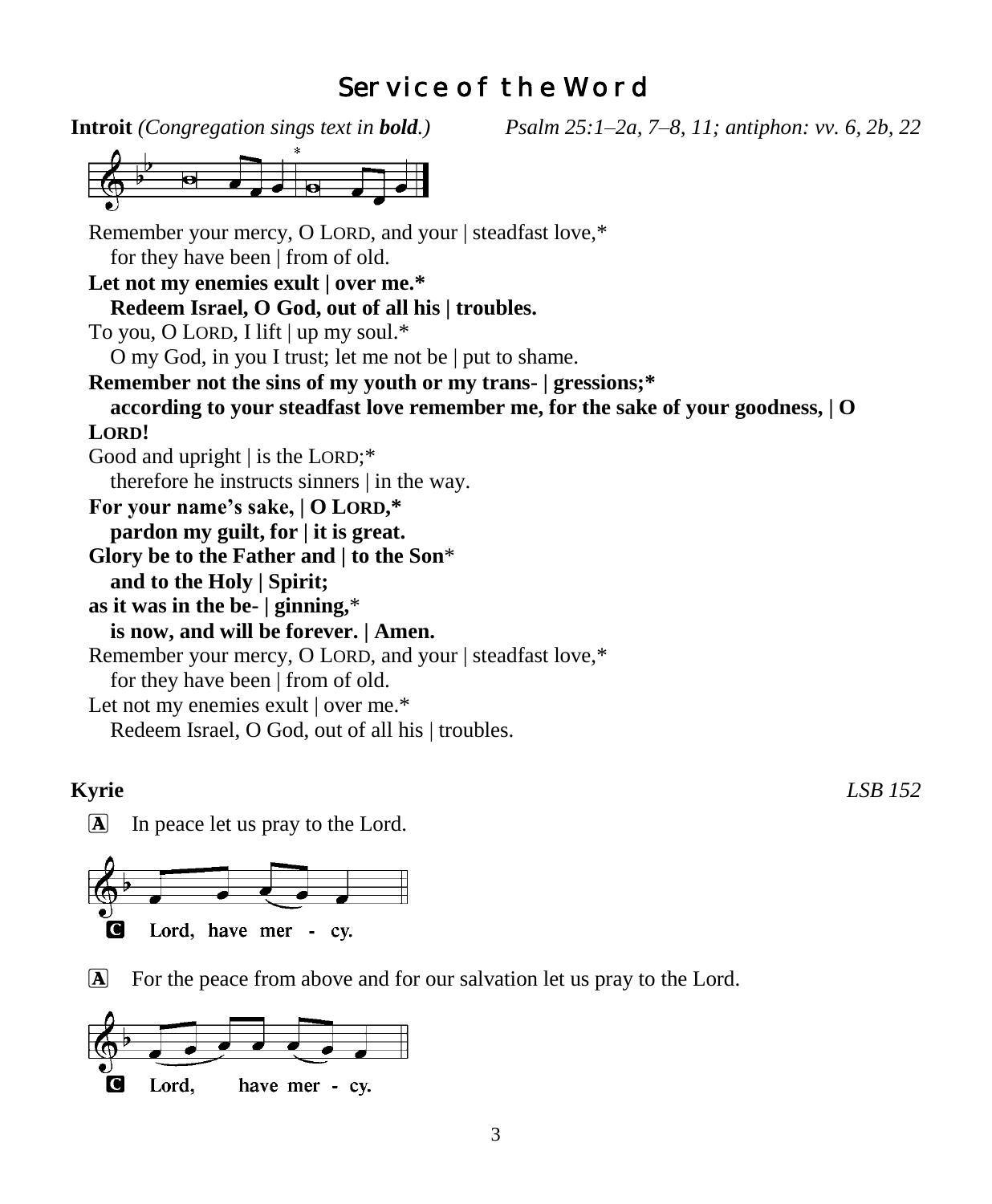A For the peace of the whole world, for the well-being of the Church of God, and for the unity of all let us pray to the Lord.



A For this holy house and for all who offer here their worship and praise let us pray to the Lord.



A Help, save, comfort, and defend us, gracious Lord.



## **Salutation and Collect of the Day**

P The Lord be with you.



P Let us pray.

O God, You see that of ourselves we have no strength. By Your mighty power defend us from all adversities that may happen to the body and from all evil thoughts that may assault and hurt the soul; through Jesus Christ, Your Son, our Lord, who lives and reigns with You and the Holy Spirit, one God, now and forever.

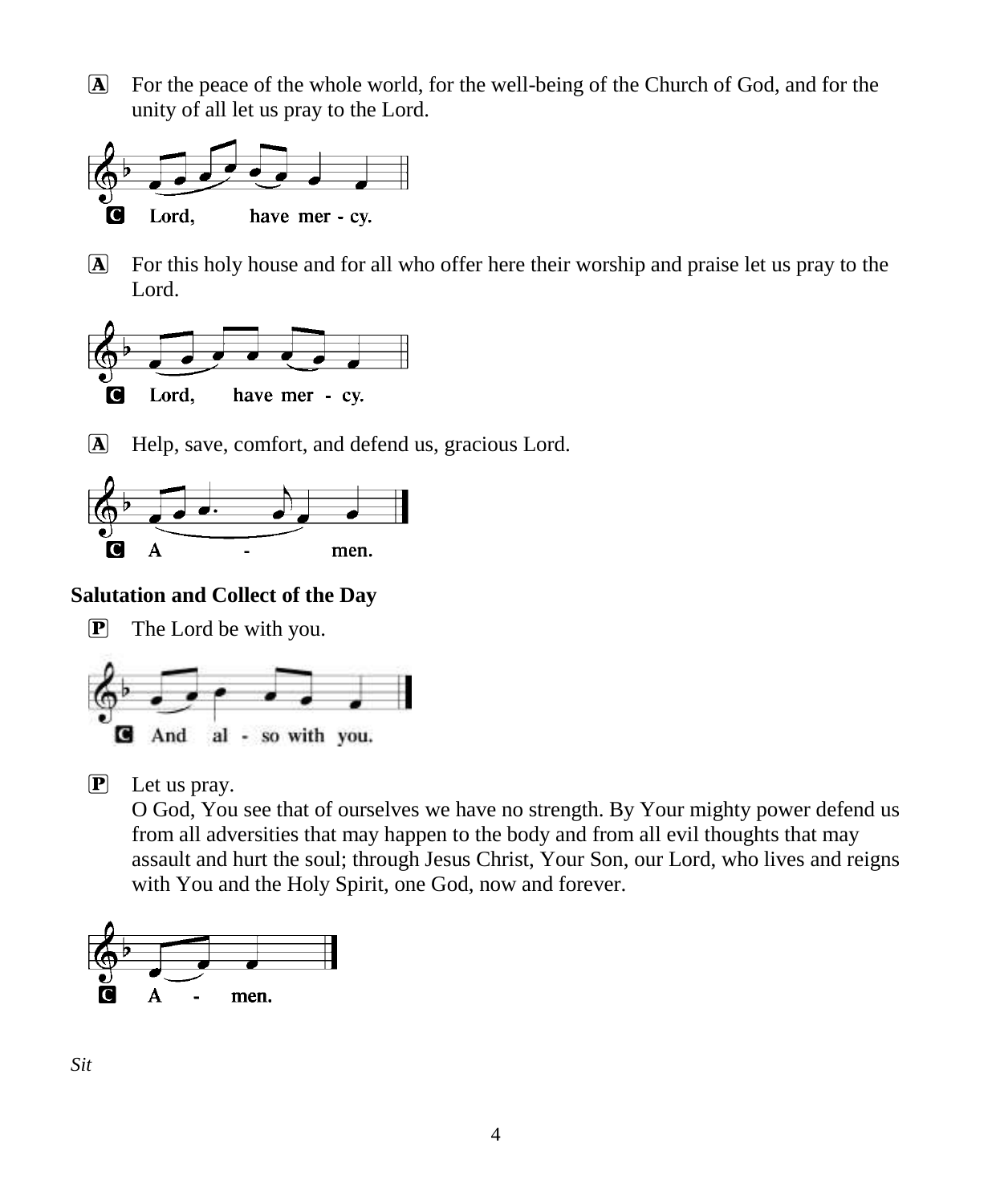### **Old Testament Reading** *Genesis 32:22–32*

 $2<sup>22</sup>$ The same night he arose and took his two wives, his two female servants, and his eleven children, and crossed the ford of the Jabbok. <sup>23</sup>He took them and sent them across the stream, and everything else that he had.  $^{24}$ And Jacob was left alone. And a man wrestled with him until the breaking of the day. <sup>25</sup>When the man saw that he did not prevail against Jacob, he touched his hip socket, and Jacob's hip was put out of joint as he wrestled with him. <sup>26</sup>Then he said, "Let me go, for the day has broken." But Jacob said, "I will not let you go unless you bless me." <sup>27</sup>And he said to him, "What is your name?" And he said, "Jacob." <sup>28</sup>Then he said, "Your name shall no longer be called Jacob, but Israel, for you have striven with God and with men, and have prevailed." <sup>29</sup>Then Jacob asked him, "Please tell me your name." But he said, "Why is it that you ask my name?" And there he blessed him.  $\frac{30}{50}$  Jacob called the name of the place Peniel, saying, "For I have seen God face to face, and yet my life has been delivered." <sup>31</sup>The sun rose upon him as he passed Penuel, limping because of his hip.  $32$ Therefore to this day the people of Israel do not eat the sinew of the thigh that is on the hip socket, because he touched the socket of Jacob's hip on the sinew of the thigh.

 $\overline{A}$  This is the Word of the Lord.

C **Thanks be to God.**

**Gradual** *(Congregation sings text in bold.) Psalm 25:17–18*

The troubles of my heart | are enlarged;\* bring me out of my dis- | tresses. **Consider my affliction and my | trouble,\***

**and forgive | all my sins.**

<sup>1</sup>Therefore, since we have been justified by faith, we have peace with God through our Lord Jesus Christ. <sup>2</sup>Through him we have also obtained access by faith into this grace in which we stand, and we rejoice in hope of the glory of God. <sup>3</sup>More than that, we rejoice in our sufferings, knowing that suffering produces endurance, <sup>4</sup>and endurance produces character, and character produces hope, <sup>5</sup> and hope does not put us to shame, because God's love has been poured into our hearts through the Holy Spirit who has been given to us.

 $\overline{A}$  This is the Word of the Lord.

C **Thanks be to God.**

*Stand*

**Epistle** *Romans 5:1–5*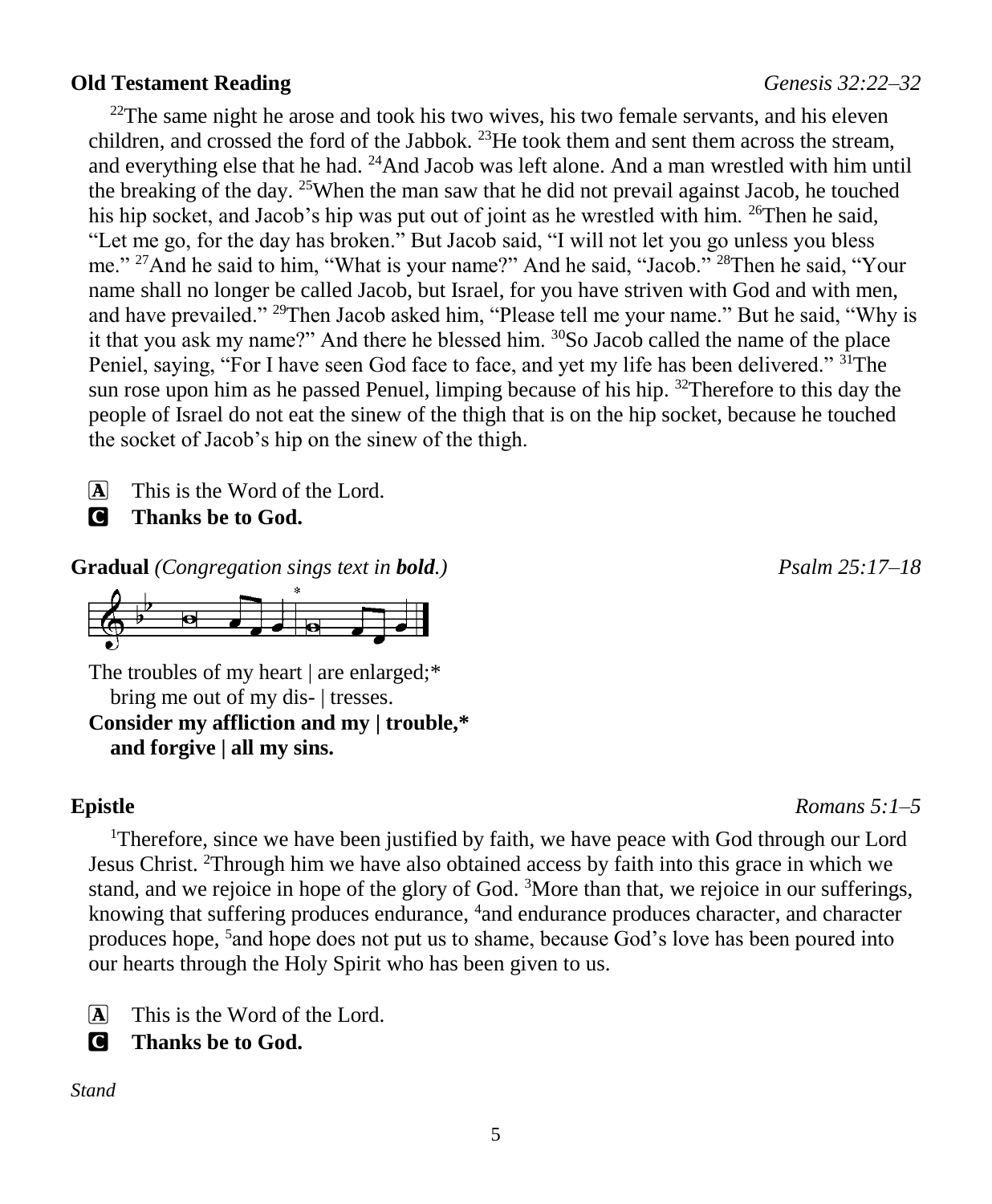**Alleluia and Verse (Lent)** *LSB 157* Re - turn to the Lord, your God, C for He is gra-cious and mer ci ful, slow to an - ger, and a-bound-ing in stead-fast love, and a - bound - ing in stead - fast love. **Holy Gospel** *Matthew 15:21–28* P The Holy Gospel according to St. Matthew, the fifteenth chapter.



<sup>21</sup> Jesus went away from there and withdrew to the district of Tyre and Sidon. <sup>22</sup>And behold, a Canaanite woman from that region came out and was crying, "Have mercy on me, O Lord, Son of David; my daughter is severely oppressed by a demon." <sup>23</sup>But he did not answer her a word. And his disciples came and begged him, saying, "Send her away, for she is crying out after us." <sup>24</sup>He answered, "I was sent only to the lost sheep of the house of Israel." <sup>25</sup>But she came and knelt before him, saying, "Lord, help me." <sup>26</sup>And he answered, "It is not right to take the children's bread and throw it to the dogs." <sup>27</sup>She said, "Yes, Lord, yet even the dogs eat the crumbs that fall from their masters' table." <sup>28</sup>Then Jesus answered her, "O woman, great is your faith! Be it done for you as you desire." And her daughter was healed instantly.



### **Nicene Creed**

C **I believe in one God, the Father Almighty, maker of heaven and earth and of all things visible and invisible.**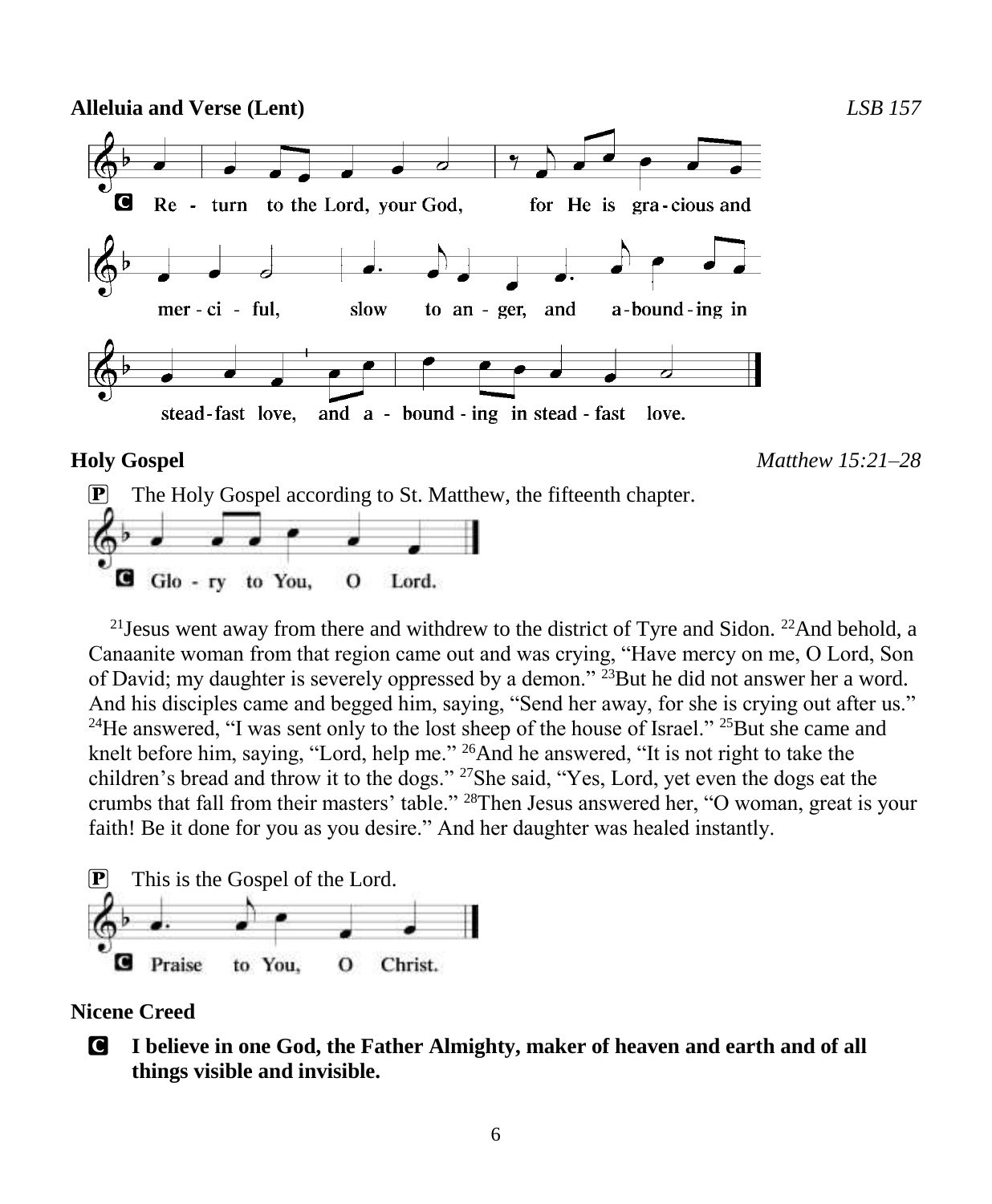**And in one Lord Jesus Christ, the only-begotten Son of God, begotten of His Father before all worlds, God of God, Light of Light, very God of very God, begotten, not made, being of one substance with the Father, by whom all things were made; who for us men and for our salvation came down from heaven and was incarnate by the Holy Spirit of the virgin Mary and was made man; and was crucified also for us under Pontius Pilate. He suffered and was buried. And the third day He rose again according to the Scriptures and ascended into heaven and sits at the right hand of the Father. And He will come again with glory to judge both the living and the dead, whose kingdom will have no end.**

**And I believe in the Holy Spirit, the Lord and giver of life, who proceeds from the Father and the Son, who with the Father and the Son together is worshiped and glorified, who spoke by the prophets. And I believe in one holy Christian and apostolic Church, I acknowledge one Baptism for the remission of sins, and I look for**  the resurrection of the dead and the life  $\pm$  of the world to come. Amen.

*Sit* **Hymn of the Day: 615 When in the Hour of Deepest Need**

**Sermon**

#### **Confirmation**

**Prayer of the Church** *(After every "…let us pray to the Lord," the Congregation responds, "Lord, have mercy.")*

**Offering** *(After the service, please place your offering in the plate near the sanctuary doors.)*

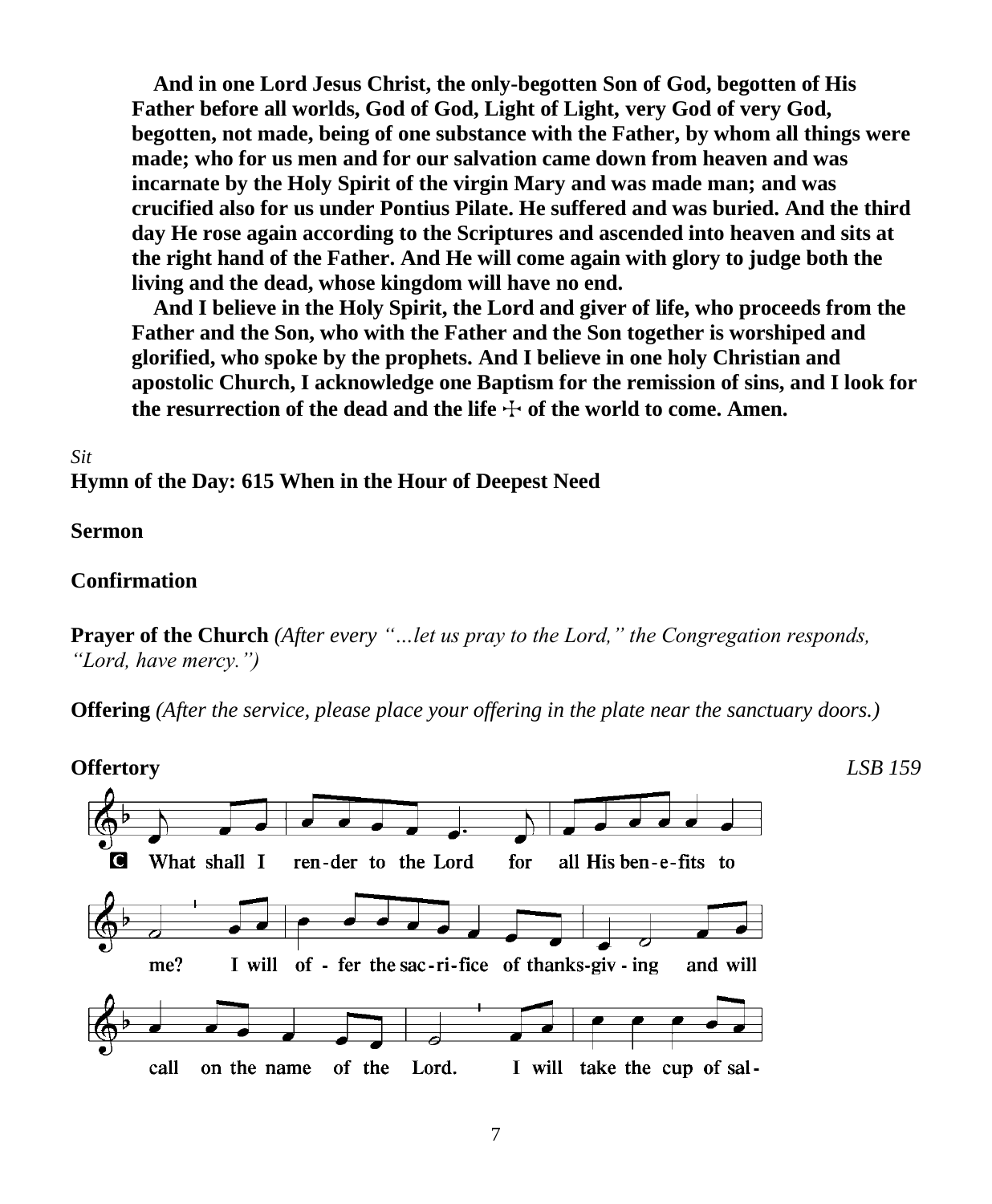

# Service of the Sacrament

*God's Word states that in the Lord's Supper Jesus offers His true body and blood for the forgiveness of sins (Matt. 26:28), that partaking of this Supper together is a confession of our unity in faith (1 Cor. 10:16–17) and that the body and blood of Jesus can be received to one's harm (1 Cor. 11:27–32). Out of love for those who commune, New Hope Lutheran Church communes only those who*

- *1. Have been taught and examined in the Christian faith,*
- *2. Confess their sins and trust in Christ for forgiveness,*
- *3. Have made a public confession of their agreement with us in this one Scriptural faith*

*through membership in this congregation or another congregation of the Lutheran Church—Missouri Synod.* 

*4. Have spoken with the pastor prior to the service.*

*If you are not a communicant member of New Hope or another LCMS congregation, you are invited to come up for a blessing; please cross your arms during the distribution.*

#### **Preface** *LSB 160*

**P** The Lord be with you.



 $\left| \mathbf{P} \right|$  Lift up your hearts.



P Let us give thanks to the Lord our God.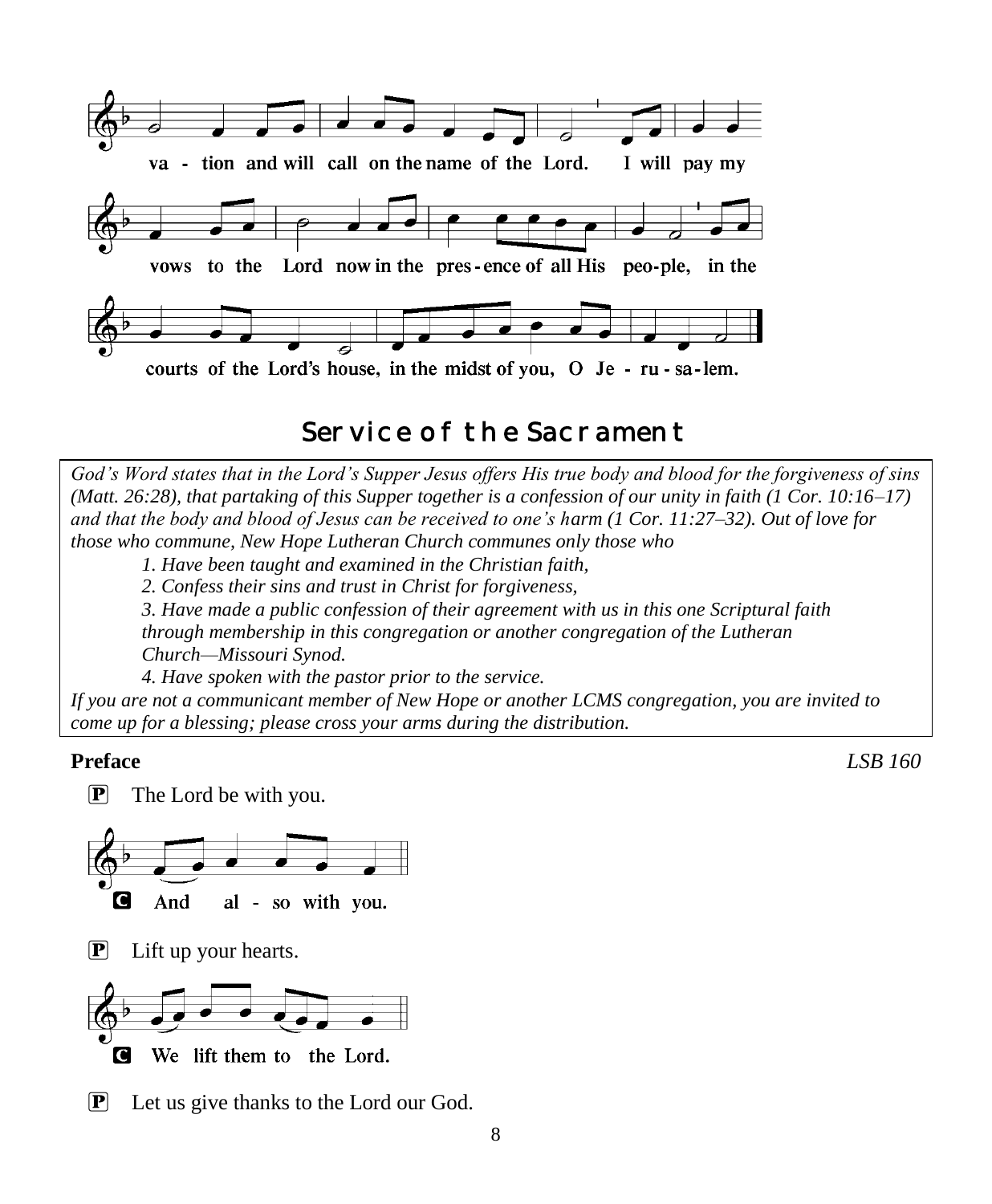

 $\mathbf{P}$  It is truly good, right, and salutary that we should at all times and in all places give thanks to You, holy Lord, almighty Father, everlasting God, through Jesus Christ, our Lord, who overcame the assaults of the devil and gave His life as a ransom for many that with cleansed hearts we might be prepared joyfully to celebrate the paschal feast in sincerity and truth. Therefore with angels and archangels and with all the company of heaven we laud and magnify Your glorious name, evermore praising You and saying:



#### **The Words of Our Lord**

#### **Pax Domini** *LSB 163*

 $\left[ \mathbf{P} \right]$  The peace of the Lord be with you always.

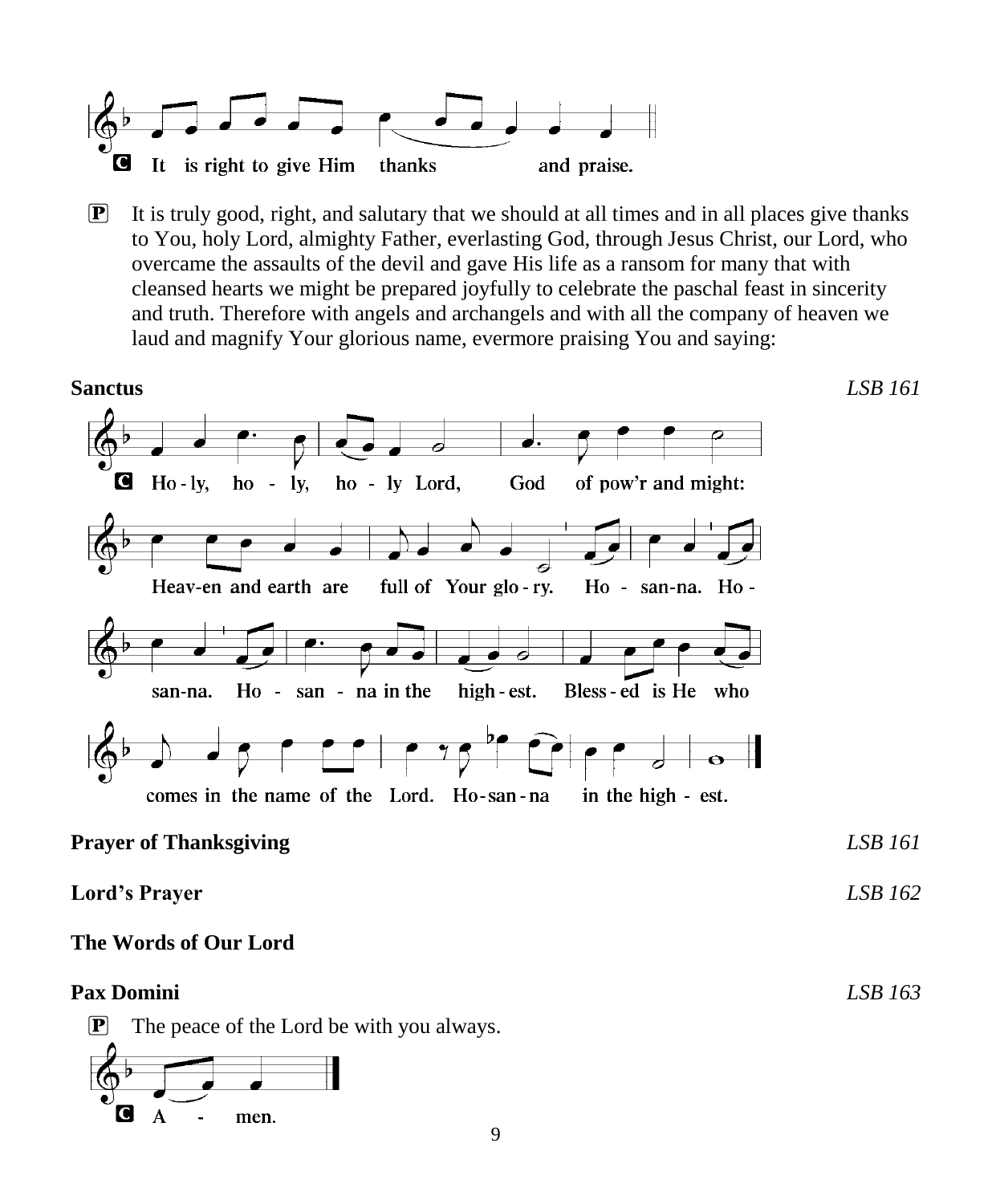

*Sit*

**Distribution Hymns: 453 Upon the Cross Extended**



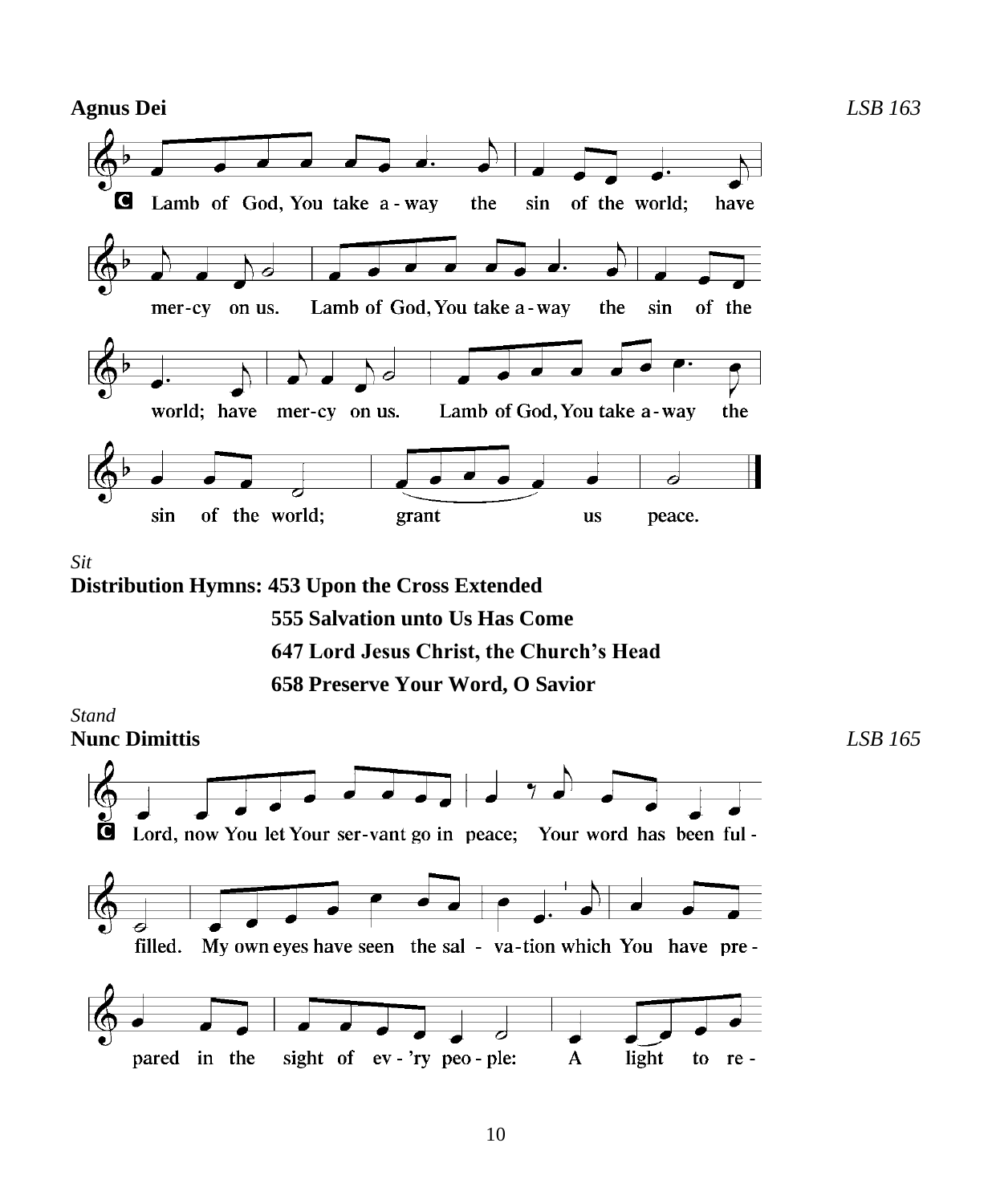

#### **Post-Communion Collect**

 $[A]$  Let us pray.

We give thanks to You, almighty God, that You have refreshed us through this salutary gift, and we implore You that of Your mercy You would strengthen us through the same in faith toward You and in fervent love toward one another; through Jesus Christ, Your Son, our Lord, who lives and reigns with You and the Holy Spirit, one God, now and forever.



### **Benediction** *LSB 166*

P The Lord bless you and keep you. The Lord make His face shine on you and be gracious to you. The Lord look upon you with favor and  $\pm$  give you peace.



**Hymn to Depart: 708 Lord, Thee I Love with All My Heart**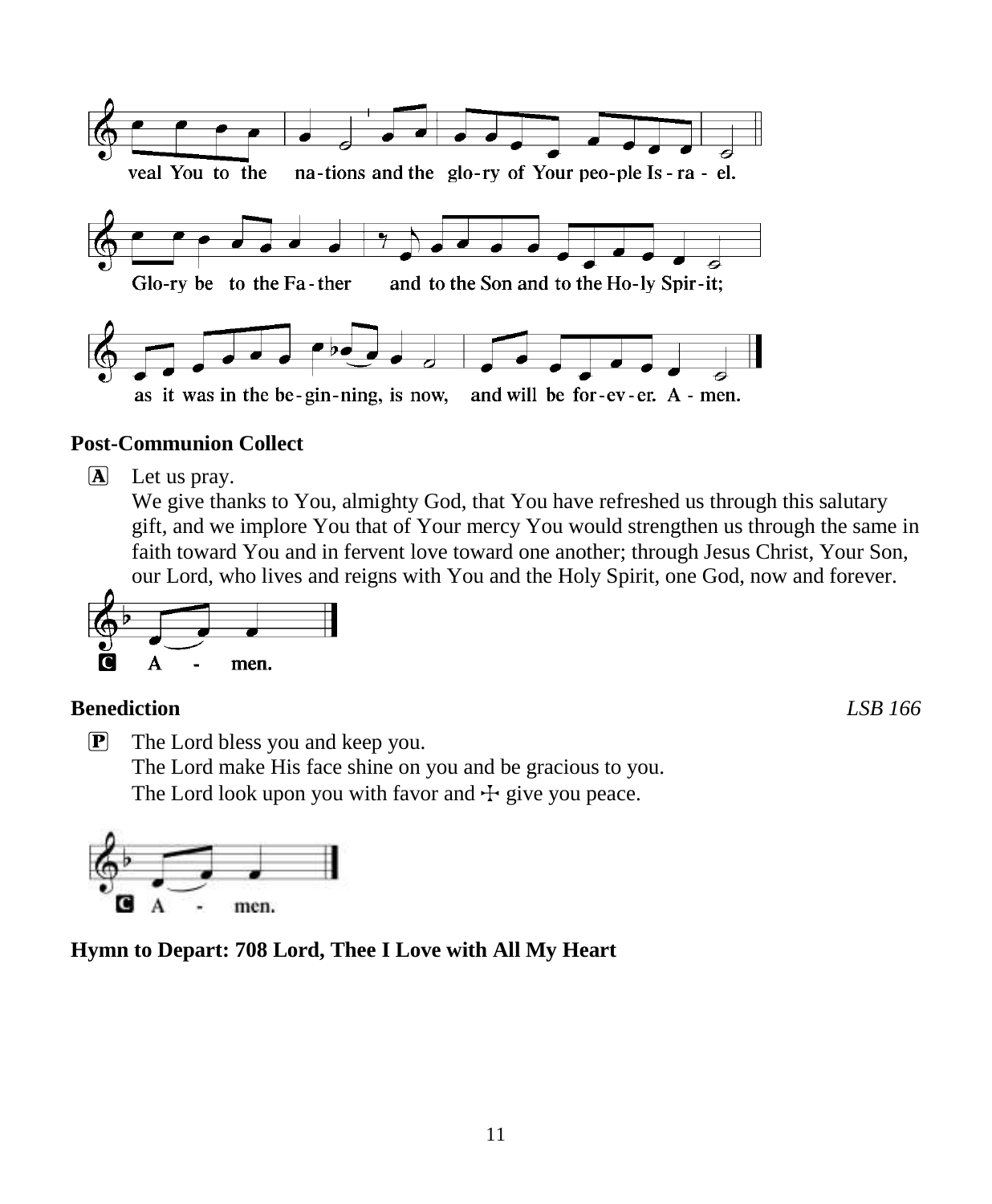

# New Hope News and Notes

## **February 27, 2022 Stewardship**

Giving: General Fund: \$2,214 (Amount needed weekly: \$2,966) Mortgage: \$320 (Remaining Debt: \$66,594)

## **Upcoming Events**

| Sunday, March 13    | New Member Reception (following the service) |
|---------------------|----------------------------------------------|
|                     | Usher Training, 11:45 am in the Sanctuary    |
| Wednesday, March 16 | Lenten Supper, 5:30 pm                       |
|                     | Lenten Evening Prayer, 6:30 pm               |
|                     | Choir Practice, 7:30 pm                      |
| Thursday, March 17  | Council, 6:30 pm                             |
| Friday, March 18    | Blanket Knotting, 9:30-noon.                 |
| Sunday, March 20    | 8:45 am Bible Study/Sunday School            |
|                     | 10:00 am Divine Service                      |
|                     | Voters' Meeting, 11:30 am                    |

### **IN OUR PRAYERS:**

**Birthdays**: Jessica Behning – Mar. 14; Rachel Sponseller – Mar. 16; Maggie Ferrell and Donna Smith – Mar.  $17:$ .

**Military personnel**: Tristan Graft, Denver Burkley (grandson of Joey Septer), Ethan Bearman (friend of Randy & Diana Buuck).

**Members and catechumens of our congregation:** Marilyn Kimmel, Leona Meyer, Nancy Small, Thelma Yager, Keith Fuller, Tammy Saalfrank, Russell Sponseller, Marjorie Johnson, Don Milholland, Janet Fuller, John Hartup, Lee Ann Siples, Carol Schumacher, Chris Alfeld, Bryce Bowman, Diane Garrett.

**Friends and family of the members of our congregation:** Rev. Paul Doehrmann; Susan Gaines; Alice Jacobs; Makenzie Webb (granddaughter of Carol Schumacher); Johnny Johnson (husband of Candace Johnson); Jody Ford (friend of the Saalfrank family); Hadley Schumacher (greatniece of Lee Ann Siples); Ben Aeschliman (cousin of Lori Bauermeister); Robin Graham (friend of Randy and Diana Buuck); Don Hockemeyer and John Hunter (friends of Dara Phillips), Tom Schlemmer and Will Schlemmer (uncles of Erik Schlemmer), George Peck (brother of John Peck); Lynne Kuzeff (sister-in-law of Jeani Klaus); John and Carolyn Spenn (friends of Tina Bauermeister); Eric Milholland (son of Don Milholland); Charles Brown (brother of Sue Hansen.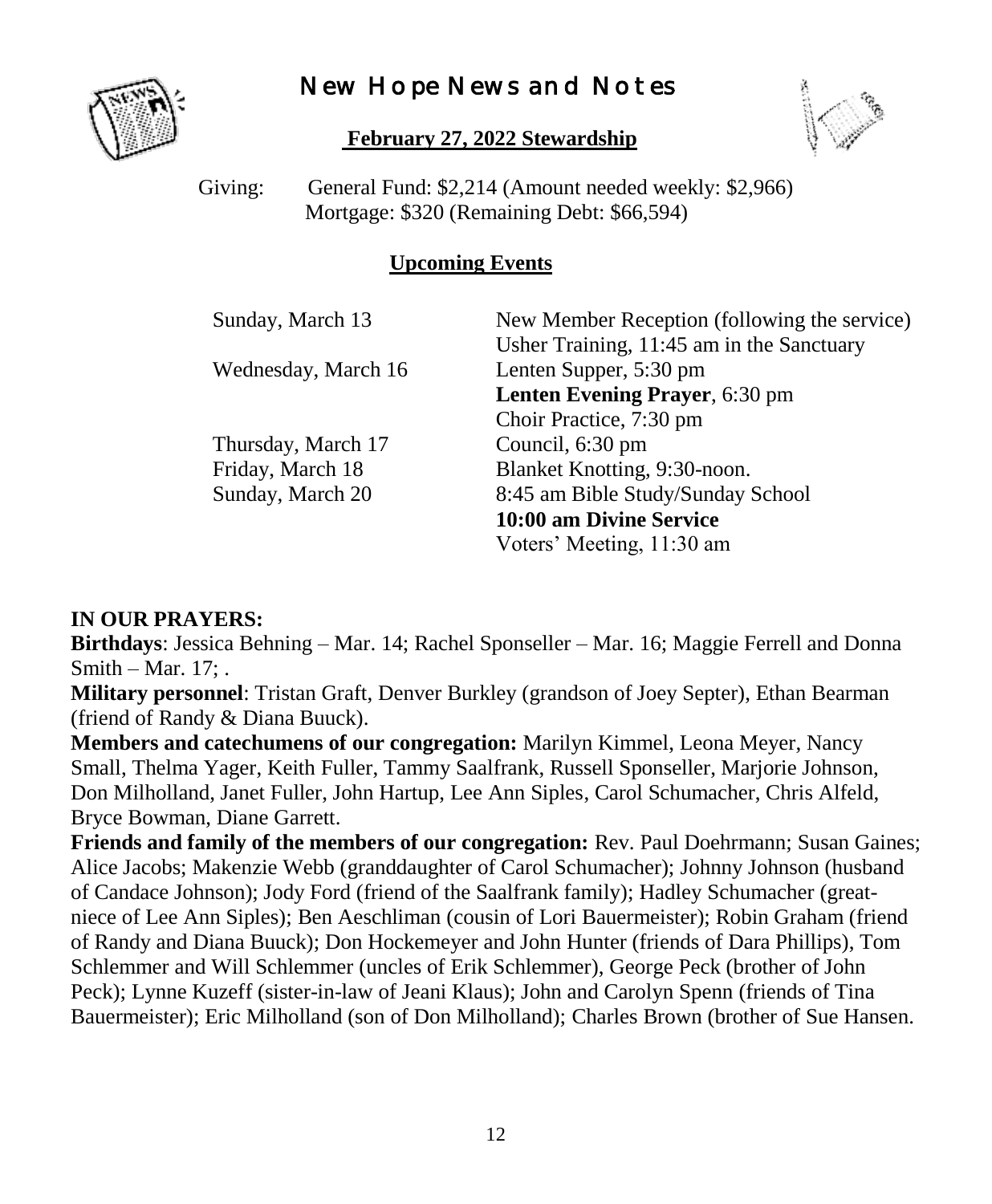**LIFE OUOTE** "Paul kept his eyes on Christ who came and faced all the same heartaches, burdens, and sadness we do, and came through victorious. He shouldered our guilt and punishment on the cross and died that we might have life to the full." *Daily Devotion, Redeemer Lutheran Church, Sister Lakes, Michigan – A Life Quote from Lutherans For Life • lutheransforlife.org "Hurting from abortion? Word of Hope can help. [word-of-hope.org;](https://word-of-hope.org/) 888- 217-8679."*

**A MOBILE LUTHERAN BIBLE STUDY**… Issues, Etc. is a radio talk show and podcast produced by Lutheran Public Radio in Collinsville, IL and hosted by LCMS Pastor Todd Wilken. This week's teachings include: Tips for the Struggle against Sloth; Perversion & the Four Loves; The Place of Scripture Readings in the Divine Service; Jesus Appears to Thomas and more. You can listen at your convenience at [issuesetc.org,](https://r20.rs6.net/tn.jsp?f=001JpbgNI5LvUzoTTD5vX9d4sobMCfCIr926MfN3071wy48_pAy3agfbDsHa6Vl5XZWfwSgafJpc-dFXQ0bzXh0EwN_by4syJelA1yaKJfJ0N3EhKgaeaZy8y9dK2rhTFvjTThiVSRfl4x9RIOTWgfDRw==&c=p-VC4ozkWepEEnHnBWD1qI7WrnKT7JJ-ITQIUoRIV4q__mX845Gmqw==&ch=GMmhOZkVMzQ2LLycZjXCfu1rfJGeOsbXyUZwJznAjleIlmEMUrOgag==) the LPR mobile app and your favorite podcast provider.

**PREMIER CONFERENCE FOR LUTHERAN LAITY...** You're invited to attend the 2022 Issues, Etc. "Making the Case" Conference Friday, June 24 and Saturday, June 25 at Concordia University Chicago. Speakers include: Bryan Wolfmueller, Will Weedon, Dr. Paivi Rasanen, Dr. Albert Mohler, Dr. Joel Biermann, Bill Barr and Chris Rosebrough. Early-bird registration is \$135 and includes three meals. Reduced room rates, including on-campus dorms, are available. For more information, visit [issuesetc.org](https://r20.rs6.net/tn.jsp?f=001euVFadQYlcqFiWhNUjuBbHDmQt8zr5LGpqJOcLv4QfFxYfmz4IzpW9kQiozbqP7syCQO2oCzsyztEbkKm8bVvaaPXiIjldQ_yas1ukD2ts2H0PQi4aQvfhXbzpttXfxWoUQb2-KbSC90tXVYSQxNjQ==&c=LRpREN2vtUelZtY1CHzz_oytM671LfaiHMh8a0E8a2H4Lst8uHALhQ==&ch=ez5PS-pzAEDlkyvIKHLvGSu-gTy7UOzK6LklBsmfJD5SWaW-5-8Yfg==) or call (618) 223-8385.

**MEN'S RETREAT - THE WEEKEND OF APRIL 23-24**. All men of our congregation are invited to attend a men's retreat in Seymour, Indiana the weekend after Easter. Please let Pastor Burfiend know if you are interested.

**HELP NEEDED** – New Hope's Board of Education will need a new chairperson beginning in May. If you are interested in serving in this capacity, please speak to Congregational President Erik Schlemmer or the current Board of Education chairperson, Janice Braun.

**MORE HELP NEEDED -** Do you enjoy working with numbers? Consider managing our church Scrip program! Please speak with Janice Braun for more information.

**VACATION BIBLE SCHOOL –** This summer, we hope to hold an evening VBS program for the whole family. If you are interested in assisting with the program, please speak with Pastor Burfiend, Rosie Burfiend, or Janice Braun.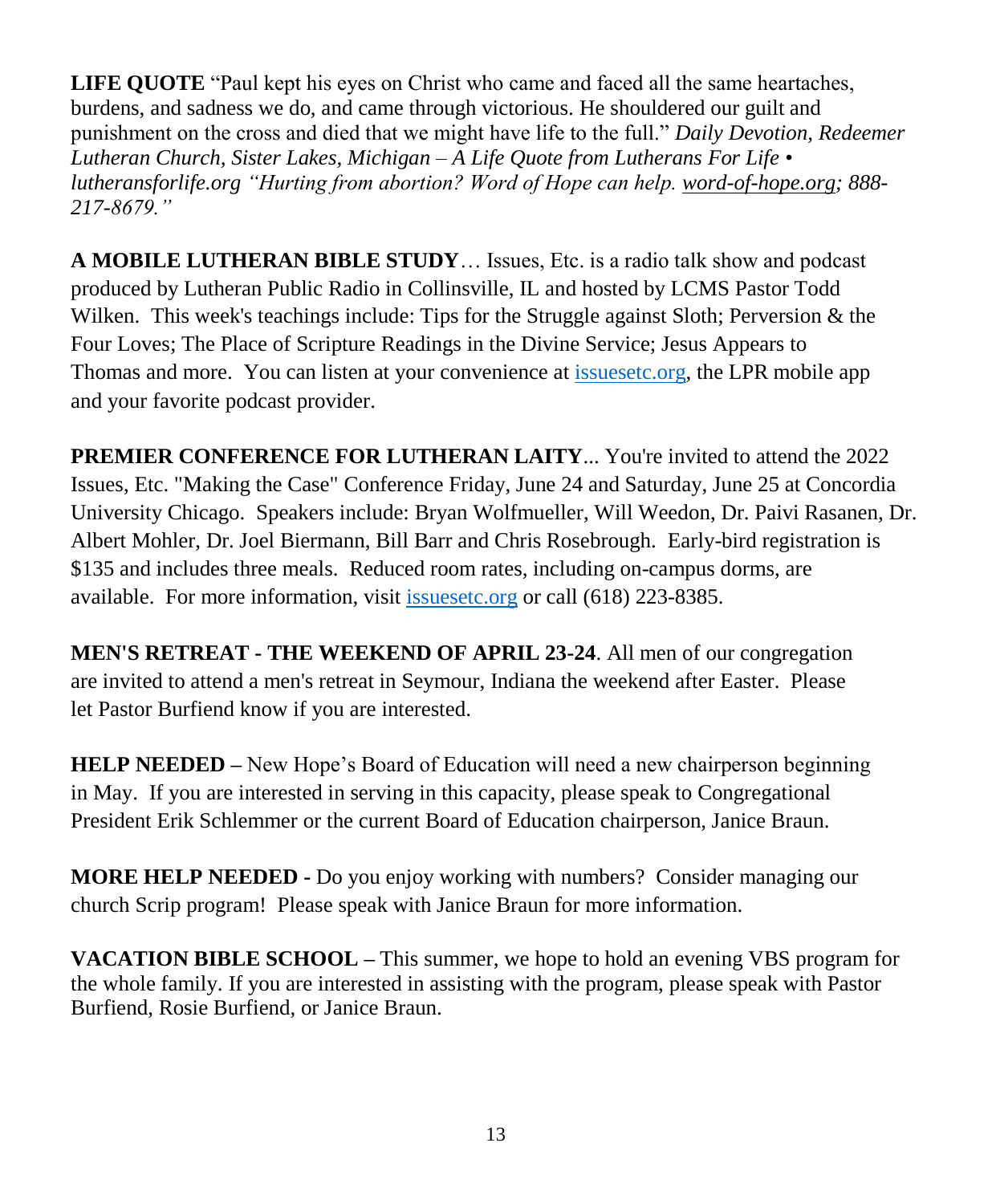**USHERS** – The Board of Elders has decided to return to the practice of passing offering plates. We will need additional ushers to assist with this and other duties on Sunday morning. Any men interested serving as ushers please attend usher training on **March 13 or 27 at 11:45 in the Sanctuary.**

**YOUTH TRIP TO THE ARK/CREATION MUSEUM JUNE 13-15** – all youth ages 11 to 19 are invited to participate in a two night, three day trip to the Ark Encounter and Creation Museum. Learn more about the scientific evidence supporting the Biblical, six day creation and flood and enjoy fellowship with other Lutheran youth. Adult chaperones are welcome to attend. At least one other local Lutheran church will join us. Transportation and meals will be provided.

**FISH AND TENDERLOIN DINNER** Sunday March 20,2022 at Wyneken School, 11565 N US 27, Decatur, 10:00am - 1:00pm. Adults \$12.00, Children 6-12 \$6.00, 5 and under free. DINE IN or Drive through takeout. CASH or CHECK: NOT accepting credit cards this year.

**EMMANUEL LUTHERAN CHURCH** (Soest), 9909 Wayne Trace, will be hosting a spring craft bazaar and bake sale on **Saturday, March 26th, from 9am-2pm**. Shop over 50 crafters/vendors for Easter, Mother's day, birthdays, etc. and enter our raffle drawing.

**LENTEN EVENING PRAYER –** Please join us on Wednesday evenings at 6:30 pm to meditate on God's Word, pray together, and become more familiar with what God says about confession and forgiveness. On March 9, 16, 23, 30 and April 6, we will hold a light meal an hour prior to the service.

**DIRECTORY –** Please check your mailbox for your copy of our new church phone/address directory.

**KINDERGARTEN ROUND-UP** at Bethlehem Lutheran School in Ossian on Wednesday, March 30, 4-6 pm.

**THE SEMINARY KANTOREI** will lead a service of Lenten Evening Prayer in Kramer Chapel on the seminary campus on **Sunday, March 27 at 4:00 p.m.** The seminary is located at 6600 N. Clinton St., Ft. Wayne.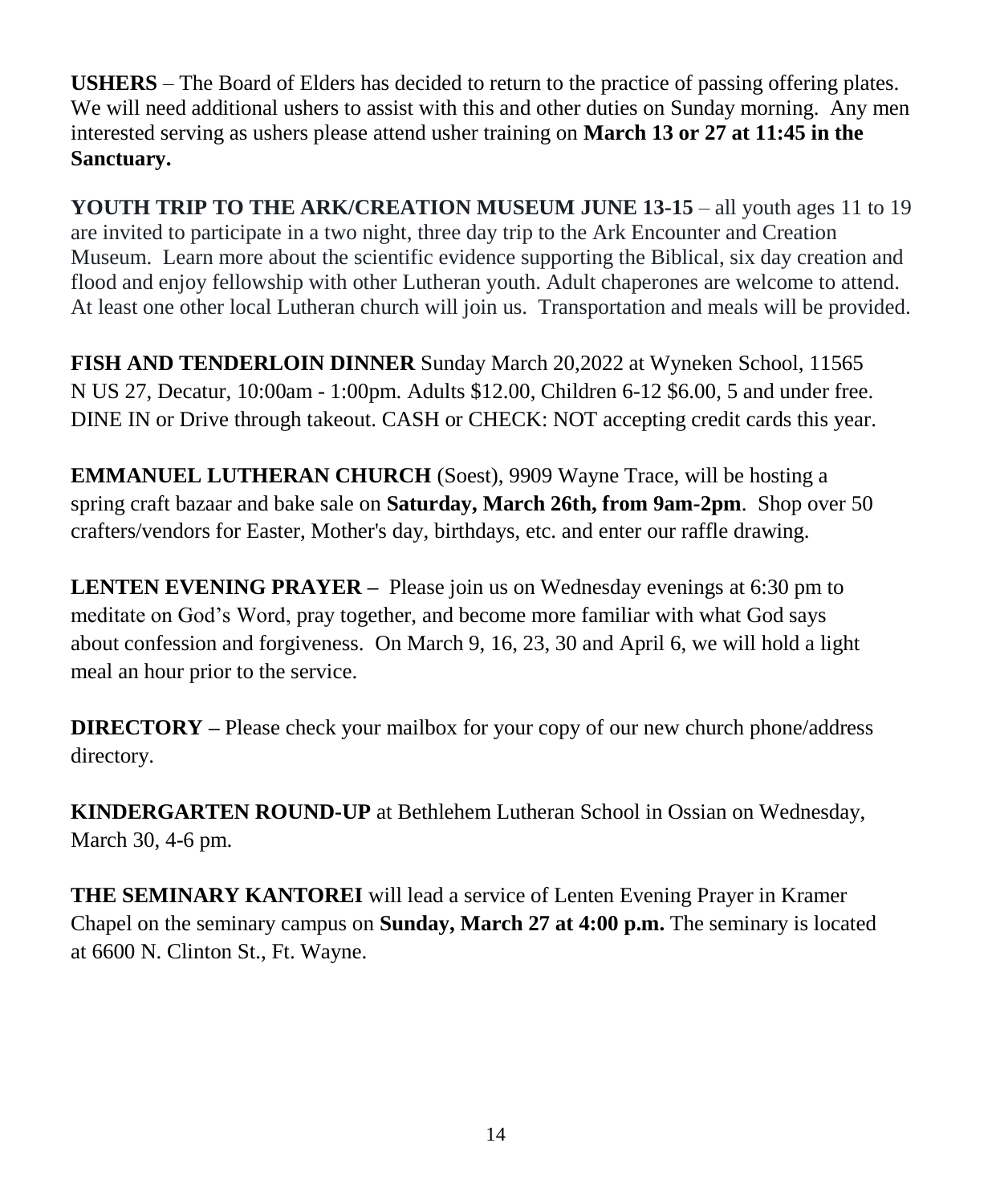**TODAY IS MITE SUNDAY**, the second Sunday of this month. Please deposit your MITE offering in the basket on the table at each sanctuary door.

**BLANKET KNOTTING -** We will knot blankets at 9:30 AM on Friday, March 18. Everyone is invited, No experience is necessary. Come for fun and fellowship. We will work until noon.

**FAMILY GAME NIGHT –** Join us Saturday, March 26 at 7 pm for games and snacks in the gym. Bring your favorite game and a snack to share, and invite a friend!

**JOIN THE CHOIR!** – Choir practices take place after the Lenten midweek service. Please join us as we prepare for Holy Week and Easter. Amy Schueler is serving as the director.

## **SERVING THE BODY OF CHRIST: March 13 March 20 -** *Lord willing*

Pastor: Rev. Daniel Burfiend Pastor: Rev. Daniel Burfiend Fieldworkers: Patrick Cox Fieldworkers: Patrick Cox, Organist: Amy Schueler Organist: Amy Schueler Elder: Tony Bauermeister Elder: Terry Bauermeister Coffee Hour: Bonnie B. and Janet F. Coffee Hour: Sharon Snow Altar Guild: Tina Bauermeister, Altar Guild: Bonnie Brandewie Sue Hansen Sound: Randy Buuck Sound: Erik Schlemmer

Martin Torsvik, Cody Schrepferman Martin Torsvik, Cody Schrepferman